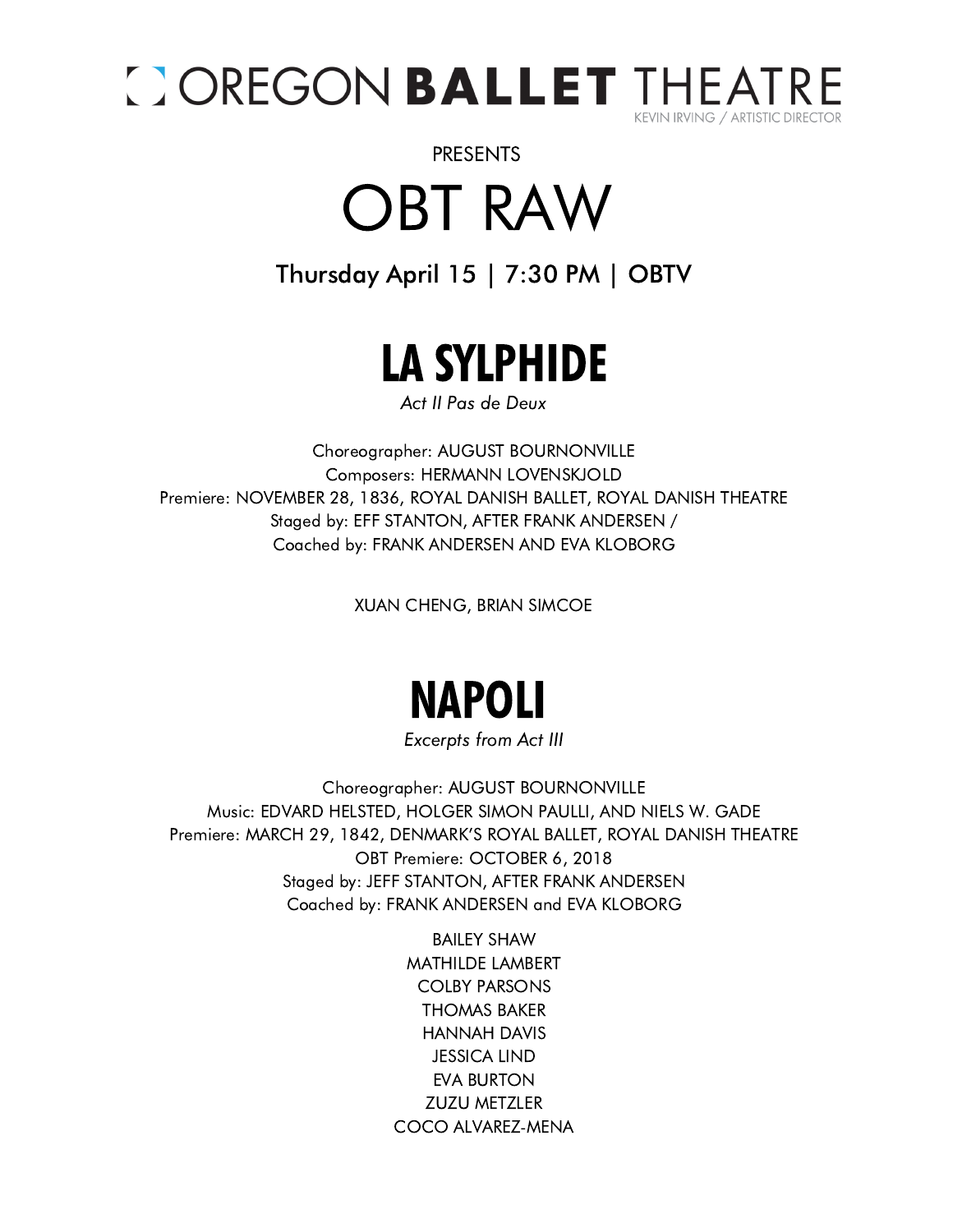## RAYMONDA

Act III, Raymonda's Variation

info@harpersecurity.org where  $\mathcal{N}$ Choreographer: MARIUS PETIPA Music: ALEXANDER GLAZUNOV Premiere: JANUARY 19, 1898, RUSSIAN IMPERIAL BALLET, IMPERIAL MARINSKY THEATRE Staged by: NATALIA BAR

EVA BURTON

# THE LEFT-HAND PATH

Choreographer: NICOLO FONTE Music: ESKIMO SONG / HUGO LARGO Premiere: MAY 1991, MONTREAL, CANADA Staged by: NICOLO FONTE

THOMAS BAKER

# THE FOUR TEMPERAMENTS

Excerpt Sanguinic

Choreographer: GEORGE BALANCHINE Music: PAUL HINDEMITH, THE FOUR TEMPERAMENTS: THEME WITH FOUR VARIATIONS FOR STRING ORCHESTRA AND PIANO Premiere: NOVEMBER 26, 1946, BALLET SOCIETY, NEW YORK, NY OBT Premiere: OCTOBER 21, 2006 Staged by: LISA KIPP, AFTER FRANCIA RUSSELL

> JESSICA LIND CHRISTOPHER KAISER ZUZU METZLER KANGMI KIM MATHILDE LAMBERT MAKINO HAYASHI